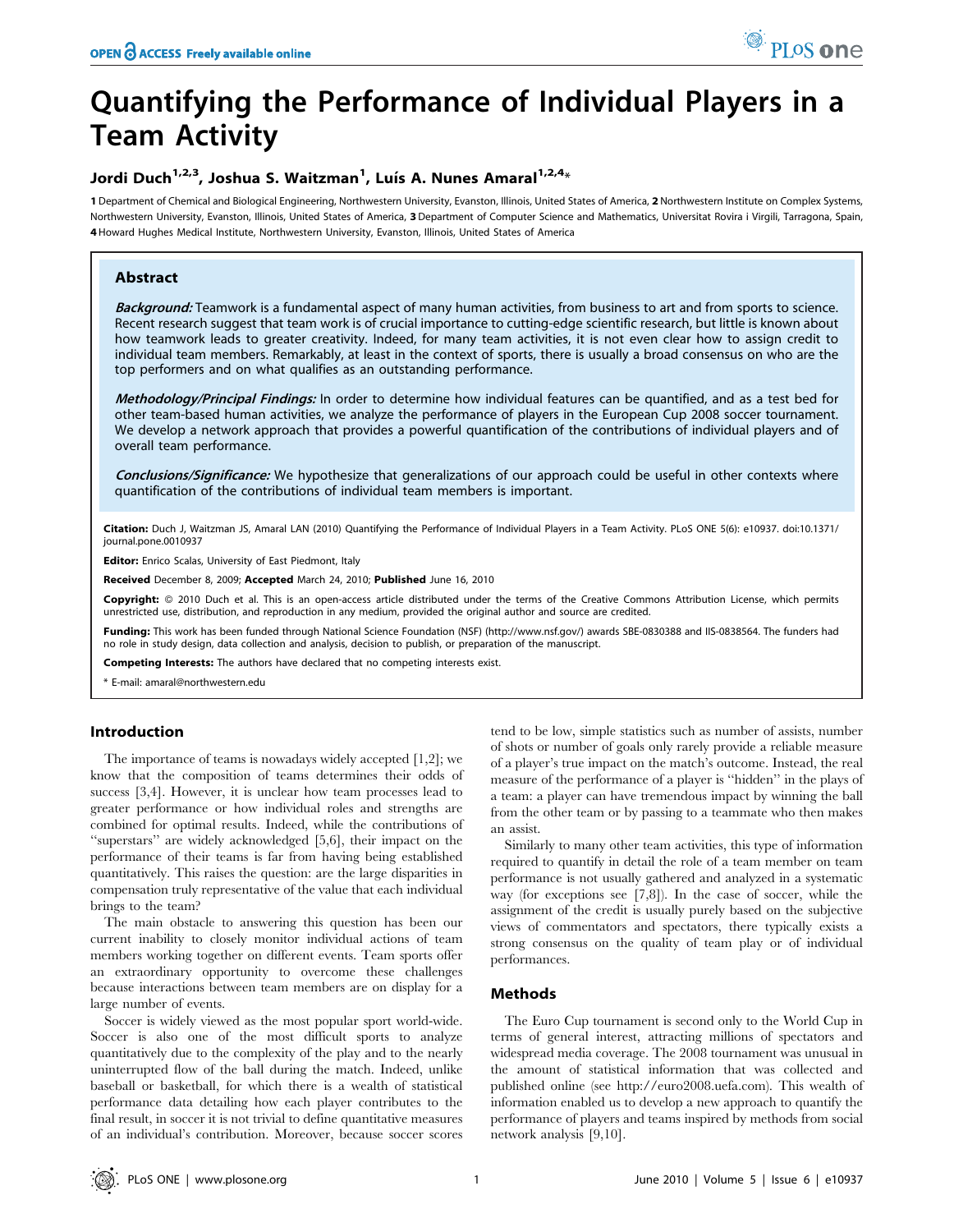To capture the influence of a given player on a match, we construct a directed network of ''ball flow'' among the players of a team. In this network, nodes represent players and arcs are weighted according to the number of passes successfully completed between two players. We also incorporate shooting information by including two non-player nodes, ''shots to goal'' and ''shots wide''. A player's node is connected to these two nodes by arcs weighted according to the number of shots. We refer to the resulting networks as ''flow networks'', and we build networks for the two teams in every match of the tournament.

In order to obtain performance information, we start with the observation that a soccer team moves the ball with the opponent's goal in mind, keeping possession and shooting when the opportunity arises. A player's passing accuracy, which represents the fraction of passes initiated by a player that reach a teammate, and his shooting accuracy, which accounts for the fraction of shots that do not miss the goal, describe the capability of a player to move the ball towards the opponent's goal (Figs. 1A and 1B).

Combining the flow network with the passing and shooting accuracy of the players, we obtain the probability that each path definable on the network finishes with a shot. This procedure suggests a natural measure of performance of a player — the betweenness centrality [11] of the player with regard to the opponent's goal, which we denote as flow centrality. The flow

centrality captures the fraction of times that a player intervenes in those paths that result in a shot. We take into account defensive efficiency by letting each player start a number of paths proportional to the number of balls that he recovers during the match. We define the *match performance*  $\rho_i^A$  of player *i* in team A as the normalized value of the logarithm of the player's flow centrality in the match (Figs. 1C and 1D).

#### Results

#### Team performance

We surmise that the player performance can be extended to the team level by calculating the average performance of a subset of players

$$
\langle \rho^A \rangle_n \equiv \frac{1}{n} \sum_{i=1}^n \rho_i^A \tag{1}
$$

where  $\rho_1^A > \rho_2^A > \cdots$ . We further assume that performance differences between teams, which we define as

$$
\delta_n \equiv |\langle \rho^A \rangle_n - \langle \rho^B \rangle_n|,\tag{2}
$$



Figure 1. Performance statistics for individual players. (A) Distribution of the normalized player passing accuracy. We normalize the passing accuracy of each player that passed the ball at least 5 times during the match by the mean and standard deviation for the player's position. The mean (standard deviation) passing accuracy is 60.8 (15.7) for goalkeepers, 78.1 (10.1) for defenders , 75.6 (10.6) for midfielders, and 64.9 (12.8) for forwards. (B) Distribution of player shooting accuracy. We include only those players that shot the ball at least twice in a match. (C) Distribution of player performances. We define player performance as the normalized logarithm of the flow centrality (see text). We only include those players that passed the ball at least 5 times in a match. (D) Distribution of the normalized logarithm of the flow centrality for the passes (arcs) between players. doi:10.1371/journal.pone.0010937.g001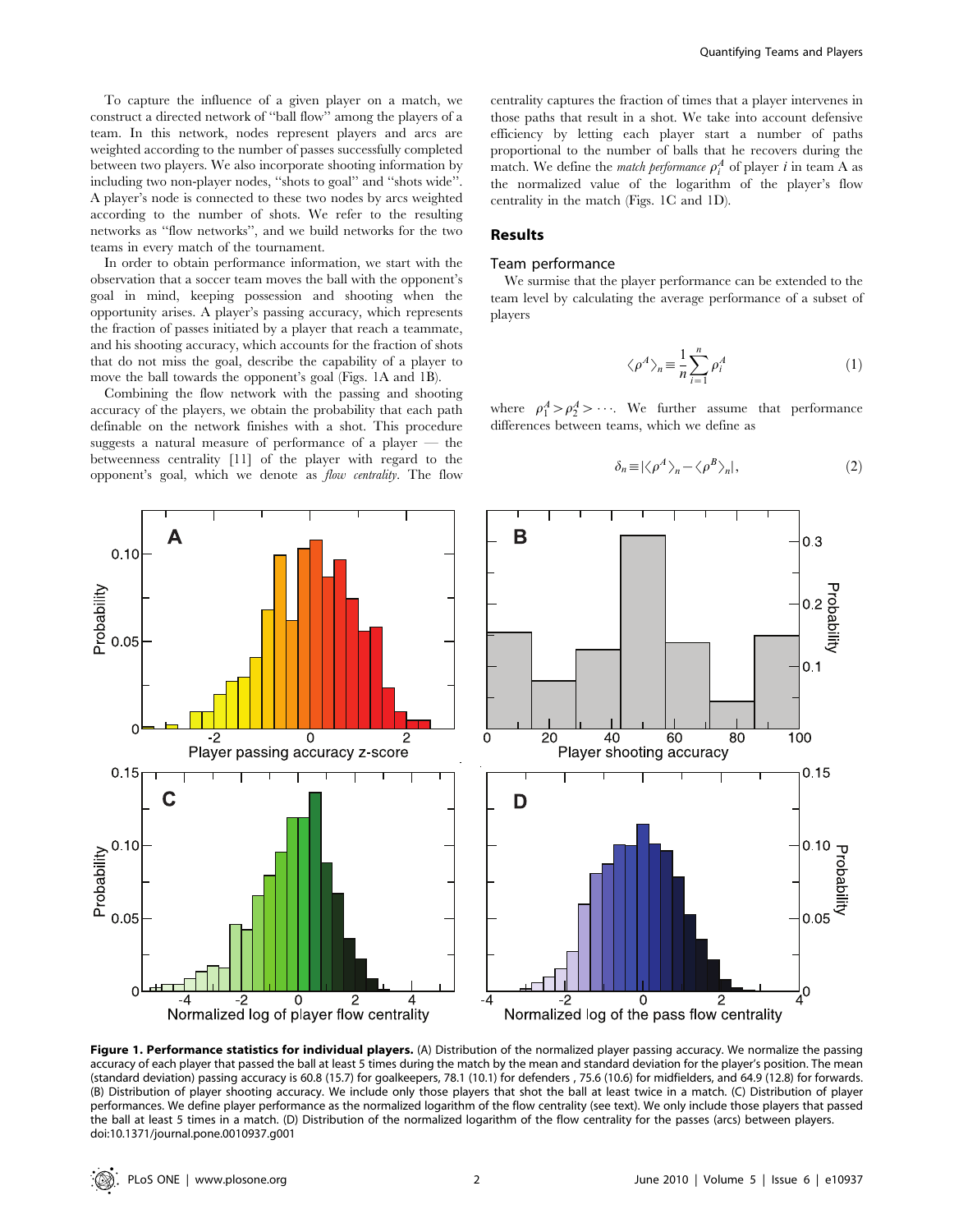will provide an indicator of which team ''deserved'' victory in a match (Fig. 2A). In order to test these hypotheses, we first obtain the distribution of differences in performance conditional on outcome

$$
p(\delta_n|outcome),\tag{3}
$$

where  $outcome \in \{``Win", "Loss", "Not Win"}\}$ . Figure 2 shows the cumulative distributions of  $\delta_2$  for these three outcomes (see Fig. 3 for a justification for this choice). It is visually apparent that there is a substantially larger mean  $\delta_2$  for the cases where the team with the highest performance wins the match.

We define  $\Delta_n^{outcome1,outcome2}$  as

$$
\Delta_n^{outcome_1, outcome_2} \equiv \int_0^\infty d\delta_n \delta_n(p(\delta_n|outcome_1) - p(\delta_n|outcome_2)) . (4)
$$

To test the significance of the values of  $\Delta_2^{outcome_1,outcome_2}$  obtained, we use bootstrap hypothesis testing [12]. Specifically, we pool the values of  $\delta_2$  from all 30 matches in the tournament. We then draw surrogate random samples with replacement from the pooled data. For instance, for the case in Fig. 2B we draw surrogate ''Loss'' and ''Not Win'' samples with 9 and 14 data points, respectively, and then determine the difference in means of the two surrogate samples. We repeat this procedure 50,000 times in order to determine the significance of the observed  $\Delta_2^{\text{Loss}, \text{NotWin}}$ . As shown in Figs. 2B, C, and D, we find that there is no significant difference in mean  $\delta_2$  between "Loss" and "Not Win" outcomes, while the values of  $\Delta_2^{\text{Win}, \text{Loss}}$  and  $\Delta_2^{\text{Win}, \text{NotWin}}$  are highly significant ( $p < 0.01$ ).

The fact that  $\delta_2$  is significantly different for matches in which the team that wins has a better performance, suggests that the value of  $\delta_2$  is correlated with the outcome of a match and thus can be used as an objective measure of performance. We thus use the area under the curve (AUC)—sometimes also called the receiveroperator curve (ROC) or the sensitivity-specificity curve—statistic in order to quantify the sensitivity and specificity of  $\delta_2$ . Figure 3A shows the AUC for the outcomes ''Win'' versus ''Not Win.'' We obtain an AUC of 0.825, which is far outside the 90% confidence band for random samples [0.319, 0.653]. We find that the best AUC value is found when team performance is defined as the average performance of the top two players in a team, although an



Figure 2. Validity of the flow centrality metric. We define team performance  $\delta_n$  as the mean normalized log flow centrality of the *n* top players in a team. (A) Cumulative distribution of  $\delta_2$  for matches where the team with highest performance wins, loses, or "not wins". Clearly, the mean  $\delta_2$  is much larger for games in which team with the highest performance wins. We use Monte Carlo methods with boostrapping to determine the significance of the differences in means for the different match outcomes. The red lines indicate the observed difference in  $\Delta_2$  whereas the blue curves are the distribution of measured differences for the null hypothesis. (B) We find that there is no statistically significant difference in  $\Delta_2$  when comparing ''Loss'' versus ''Not Win'' outcomes. In contrast, we find highly significant differences when comparing (C) ''Win'' versus ''Loss'' or (D) ''Win'' versus ''Not Win''.

doi:10.1371/journal.pone.0010937.g002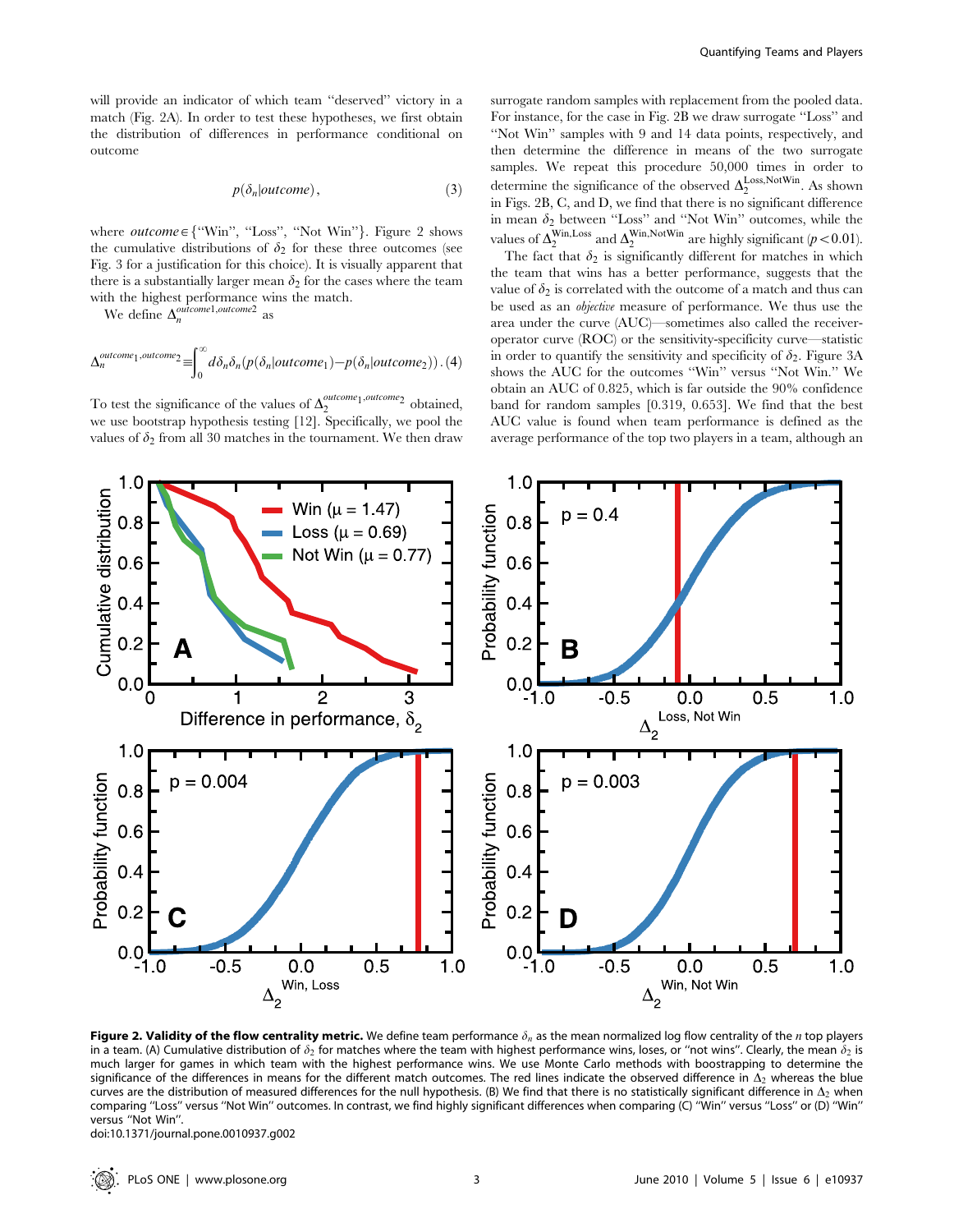



average of the top 1 to 4 players would also lead to significant discrimination (Fig. 3B).

The AUC analysis enables us to conclude that when  $\delta_2$  > 0.75, the odds that the team with higher performance wins the match are 3:1 (Fig. 3C). Our team performance metric supports the general consensus that Spain, the winner of Euro 2008, played extremely well during the entire tournament (Table 1 and Fig. 4).

#### Individual performance

We next rank the performance of all the players of the tournament, and identify players who had influential contributions in a specific match or during the entire tournament. This comparison enables us to answer in an objective manner whether, for example, the most famous players fulfilled the expectations placed on them. We find that our metric provides sensible results that are in agreement with the subjective views of analysts and spectators (Table 2), demonstrating that our quantitative measure of performance captures the consensus opinions.

Eight of the twenty players in our list of best performing players (Table 2) were also selected for the twenty-player team of the tournament. Note that we are excluding goal keepers from this analysis. Since the probability of a player being selected for the tournament team is 1/16 as there were 16 teams in the tournament, the probability of observing a given number of players from the tournament team in our top twenty is given by a binomial with 20 attempts and probability of 1/16. The probability of 4 or more players appearing in both lists by chance is approximately  $10^{-5}$ . For all practical purposes, the probability of eight players appearing in both lists is zero.

|      | <b>Match performances</b> |             |       | <b>Tournament</b><br>performances |             | Opponent<br>performances |             |
|------|---------------------------|-------------|-------|-----------------------------------|-------------|--------------------------|-------------|
| Rank | Value                     | <b>Team</b> | Match | Value                             | <b>Team</b> | Value                    | <b>Team</b> |
| 1    | 2.8                       | ESP         | 7     | 2.4                               | <b>ESP</b>  | 0.2                      | <b>POR</b>  |
| 2    | 2.7                       | <b>ESP</b>  | 30    | 1.7                               | <b>NED</b>  | 0.3                      | <b>ESP</b>  |
| 3    | 2.4                       | <b>ESP</b>  | 23    | 1.4                               | <b>POR</b>  | 0.3                      | SUI         |
| 4    | 2.3                       | <b>POR</b>  | 9     | 1.2                               | <b>FRA</b>  | 0.5                      | <b>FRA</b>  |
| 5    | 2.2                       | CRO         | 19    | 1.1                               | <b>RUS</b>  | 0.6                      | <b>TUR</b>  |
| 6    | 2.2                       | <b>ESP</b>  | 31    | 1.0                               | <b>SUI</b>  | 0.6                      | CRO         |
| 7    | 2.2                       | <b>FRA</b>  | 14    | 1.0                               | POL         | 0.7                      | <b>AUT</b>  |
| 8    | 2.2                       | ESP         | 15    | 0.8                               | <b>ITA</b>  | 1.1                      | <b>ROU</b>  |
| 9    | 2.0                       | ESP         | 28    | 0.8                               | CRO         | 1.2                      | <b>NED</b>  |
| 10   | 1.9                       | <b>NED</b>  | 21    | 0.6                               | <b>GER</b>  | 1.3                      | <b>GER</b>  |
| 11   | 1.8                       | <b>NED</b>  | 14    | 0.6                               | GRE         | 1.3                      | GRE         |
| 12   | 1.8                       | <b>POR</b>  | 25    | 0.5                               | <b>AUT</b>  | 1.3                      | POL         |
| 13   | 1.8                       | <b>TUR</b>  | 18    | 0.4                               | <b>CZE</b>  | 1.4                      | <b>ITA</b>  |
| 14   | 1.6                       | <b>RUS</b>  | 24    | 0.3                               | <b>TUR</b>  | 1.5                      | <b>SWE</b>  |
| 15   | 1.6                       | GER         | 20    | 0.2                               | <b>SWE</b>  | 1.6                      | <b>CZE</b>  |
| 16   | 1.6                       | <b>NED</b>  | 27    | 0.1                               | <b>ROU</b>  | 1.7                      | <b>RUS</b>  |

Table 1. Best team performances.

The ranking is in agreement with expert evaluations of the performance of the different teams. Note that all six matches played by Spain are in the top ten. The average performance of the opponents of a team provides a measure of defensive effectiveness. Note that Spain was able not only to perform very well but also to force its opponents to perform poorly, whereas Russia, for example, performed well but was unable to limit the play of its opponents. doi:10.1371/journal.pone.0010937.t001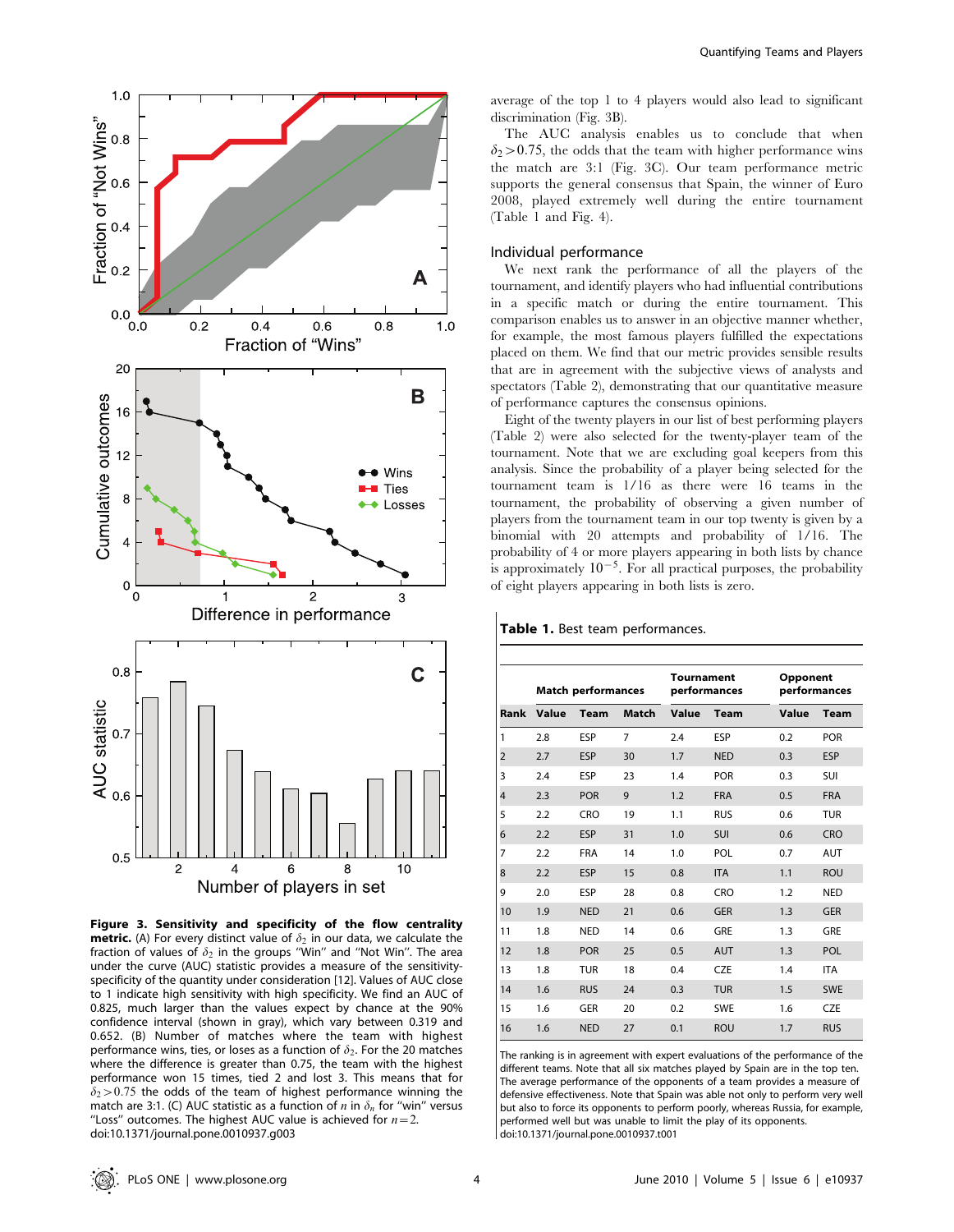

Figure 4. Time evolution of the performance of players and teams. (A) Xavi Hernandez, the MVP of the tournament, played extraordinarily well in the first match and in the tournament's final. The performance of Michael Ballack, the German team captain, is closely aligned with the performance of his team; as his performance slips in the knockout phase (games 4 to 6), Germany's performance also deteriorates. (B) Most teams performed at nearly constant levels during the first three matches of the tournament. In fact, the performance of a team during the first three matches was, for Euro 2008, a good predictor of the likelihood of a team winning the tournament. doi:10.1371/journal.pone.0010937.g004

#### Performance visualization

The success of our performance metric in capturing the quality of play prompts us to develop a graphic representation of the play in a soccer match [13,14]. We combine the network structure and the information compiled in the different distributions to display several features of a match that summarize the play during the 90 minutes (Fig. 5).

These representations enable us to compare the performance of the two teams in a given match and to identify the players with the most important roles during the match. Moreover, as the individual players' positions remain constant across networks, the different match networks can be easily compared to extract the general features of the play of a team, such as the efficiency of a particular team strategy.

#### Extensions of our approach

Even though we developed and validated this approach for the case of soccer, we believe that it can be generalized to any team sport (or activity) where the final outcome is the result of a complex pattern of interactions among participants. In particular, the flow centrality metric we introduce may provide a new approach to quantify the contribution of individuals to teams working in other contexts. By combining information about skills, knowledge, and capabilities of the individuals, with information about the strength of the interactions between them —for example, using the number and length of phone calls or the number of e-mails exchanged— and information about completion of specific tasks, one could, potentially, quantitatively assess

|                         | <b>Match performances</b> |                  | <b>Tournament performances</b> |       |                      |
|-------------------------|---------------------------|------------------|--------------------------------|-------|----------------------|
| Rank                    | Value                     | Player           | Match                          | Value | Player               |
| $\overline{1}$          | 3.0                       | Xavi (ESP) *     | $\overline{7}$                 | 2.1   | S. Ramos (ESP)       |
| $\overline{\mathbf{c}}$ | 2.7                       | S. Ramos (ESP)   | 30                             | 2.1   | Xavi (ESP) *         |
| 3                       | 2.7                       | Villa (ESP) $*$  | $\overline{7}$                 | 2.0   | Senna (ESP) *        |
| $\overline{4}$          | 2.6                       | Silva (ESP)      | 30                             | 1.9   | Silva (ESP)          |
| 5                       | 2.5                       | Alonso (ESP)     | 23                             | 1.8   | Sneijder (NED) *     |
| 6                       | 2.5                       | Ribery (FRA)     | 14                             | 1.6   | Deco (POR)           |
| 7                       | 2.5                       | Silva (ESP)      | $\overline{7}$                 | 1.6   | Capdevila (ESP)      |
| 8                       | 2.4                       | Xavi (ESP) *     | 31                             | 1.5   | Ronaldo (POR)        |
| 9                       | 2.3                       | Pranjic (CRO)    | 19                             | 1.3   | Villa (ESP) *        |
| 10                      | 2.3                       | Deco (POR)       | 9                              | 1.2   | Petit (POR)          |
| 11                      | 2.3                       | Senna (ESP) *    | 15                             | 1.2   | Fabregas (ESP) *     |
| 12                      | 2.3                       | C. Ronaldo (POR) | 9                              | 1.2   | Marchena (ESP) *     |
| 13                      | 2.3                       | Fabregas (ESP) * | 30                             | 1.2   | Inler (SUI)          |
| 14                      | 2.3                       | De la Red (ESP)  | 23                             | 1.1   | Bosingwa (POR) *     |
| 15                      | 2.2                       | Senna (ESP) *    | $\overline{7}$                 | 1.1   | Van der Vaart (NED)  |
| 16                      | 2.2                       | Fabregas (ESP) * | 23                             | 1.0   | Van Nistelrooy (NED) |
| 17                      | 2.2                       | Petit (POR)      | 9                              | 1.0   | Rakitic (CRO)        |
| 18                      | 2.2                       | Xavi (ESP) *     | 30                             | 1.0   | De Jong (NED)        |
| 19                      | 2.1                       | Rakitic (CRO)    | 19                             | 0.9   | Pavlyuchenko (RUS) * |
| 20                      | 2.1                       | Senna (ESP) *    | 28                             | 0.9   | Ooijer (NED)         |

Xavi Hernandez, who was named the tournament's MVP because of his performance in Spain's first match and the tournament final, and Sergio Ramos were lauded broadly for their performances. Spanish, Dutch and Portuguese players dominate both lists, in agreement with the consensus of many soccer analysts who identified these teams as the ones that played the best soccer. Indeed, a large number of the players on the list (marked with \*) also appear in the ''Team of the tournament'' selected by the UEFA Technical Team.

doi:10.1371/journal.pone.0010937.t002

## Table 2. Best individual performances.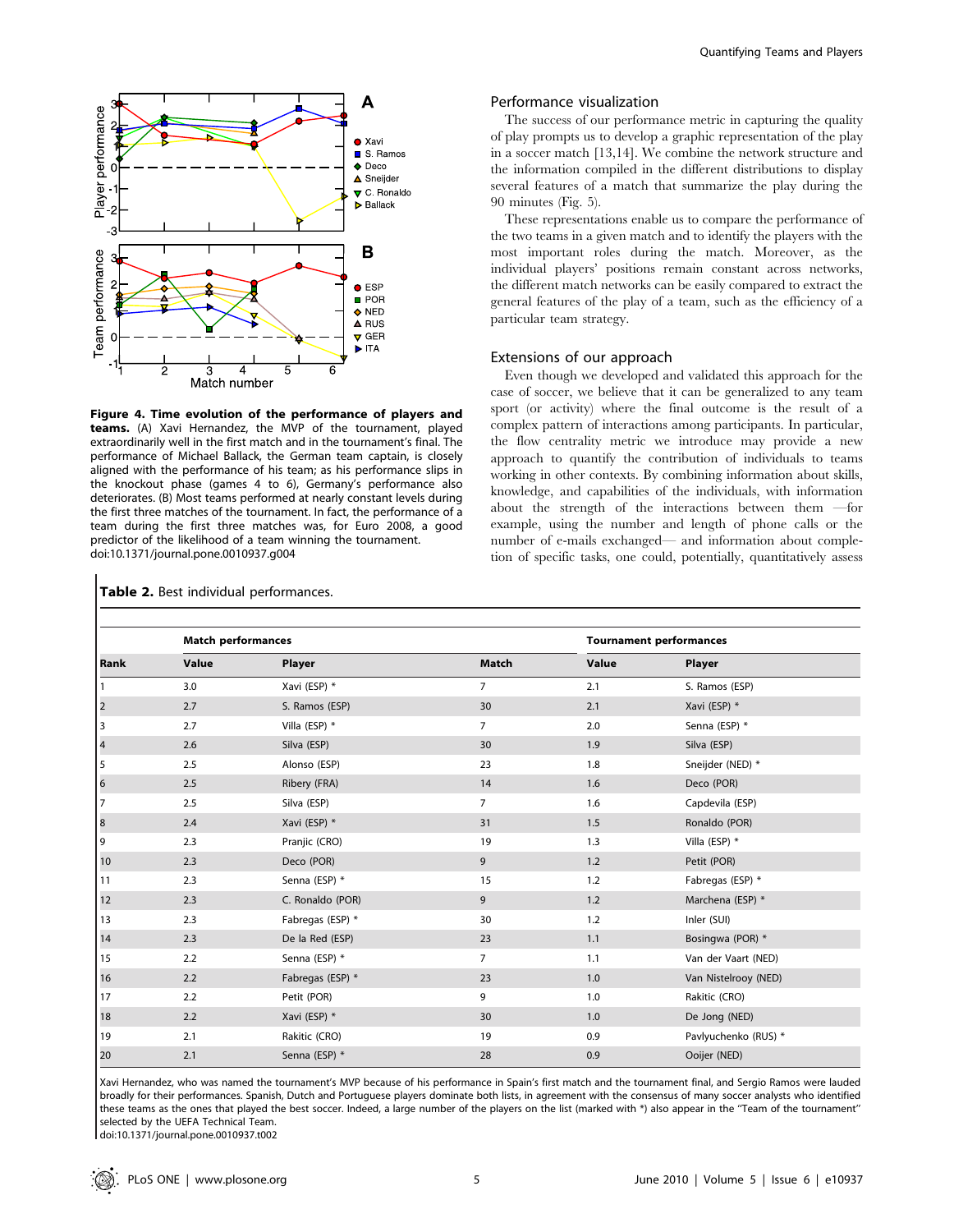

Figure 5. Visualization of the three knockout-phase matches of the Spanish team. Node position is determined by the player's field position and node number refers to the player's jersey number. Nodes are color-coded by the z-score of the passing accuracy of the player, and sized according to the player's performance. The width of the arcs grows exponentially with the number of passes successfully completed between two players, whereas the color indicates the normalized arc flow centrality. This representation of the ''flow networks'' allows us to encode a large amount of individual and team performance features enabling an observer to learn many aspects of a team's play. doi:10.1371/journal.pone.0010937.g005

the individual performance of the team members and their contribution to the team's output.

In order to illustrate how our methodology could be extended to other activities that involve team work, we studied the interactions occurring in the process of completing several scientific projects that resulted in publications involving members of our lab. Specifically, we used email records to reconstruct the exchanges between the co-authors of the papers considered.